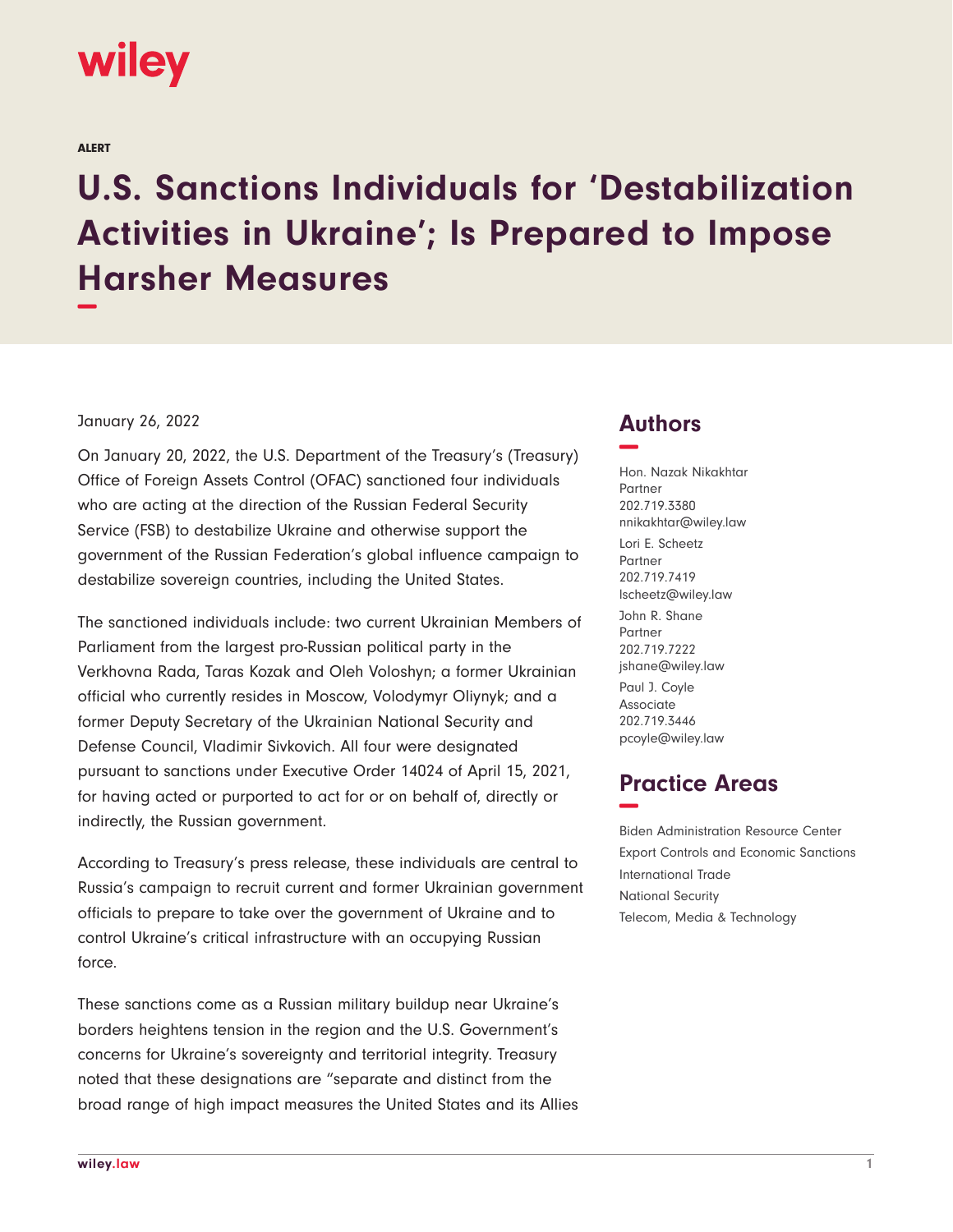and partners are prepared to impose in order to inflict significant costs on the Russian economy and financial system if it were to further invade Ukraine."

In an effort to deter further Russian invasion of Ukraine, the Biden Administration and its European allies have become increasingly aggressive in public statements regarding the potential consequences of continued Russian aggression in Ukraine. While prior U.S. sanctions measures generally have been designed for longerterm impact, any new sanctions package in response to the Russian invasion of Ukraine will likely have an immediate and severe impact on key Russian financial institutions, industries, and individuals. Potential additional U.S. sanctions actions may include:

- Harsher and wider sanctions on Russian financial institutions (e.g., VTB Bank, Gazprom Bank, Russian Direct Investment Fund);
- Limitations on Russia's ability to convert rubles into U.S. dollars or other foreign currencies;
- Restrictions on Russia's access to U.S. bond markets;
- Blocking Russia's access to the Society for Worldwide Interbank Financial Telecommunication (SWIFT) system;
- Sanctions on Nord Stream 2 AG (project company established for construction and subsequent operation of the Nord Stream 2 Pipeline);
- Further sanctions on Russian mining activities;
- Sanctions on additional Russian oligarchs linked to Russian President Vladimir Putin and Russian government officials; and
- Targeted but expansive export control restrictions on industrial and consumer technologies developed from U.S. technologies or containing U.S.-made components (whether foreign-made or U.S.-made) aimed at Russia's telecommunications, arms, and aerospace industries.

In addition to economic sanctions, President Biden has stated that Russian military escalation would result in reinforced U.S. presence in NATO (North Atlantic Treaty Organization) countries. The Biden Administration also recently committed to providing \$200 million of defensive military aid to Ukraine.

In Congress, Democrats in the Senate and House of Representatives have introduced companion legislation that would authorize a comprehensive sanctions package, including many actions listed above. The Defending Ukraine Sovereignty Act Of 2022 (S.3488; HR6470) – introduced by Senate Foreign Relations Committee Chairman Bob Menendez and House Foreign Affairs Committee Chairman Gregory Meeks – is designed to "counter the aggression of the Russian Federation against Ukraine and Eastern European allies, to expedite security assistance to Ukraine to bolster Ukraine's defense capabilities, and to impose sanctions relating to the actions of the Russian Federation with respect to Ukraine[.]" In addition, media reports indicate that Senator Menendez is working with a bipartisan group of Senators, including Foreign Relations Committee Ranking Member Jim Risch, to identify a sanctions package that could pass the Senate with bipartisan support.